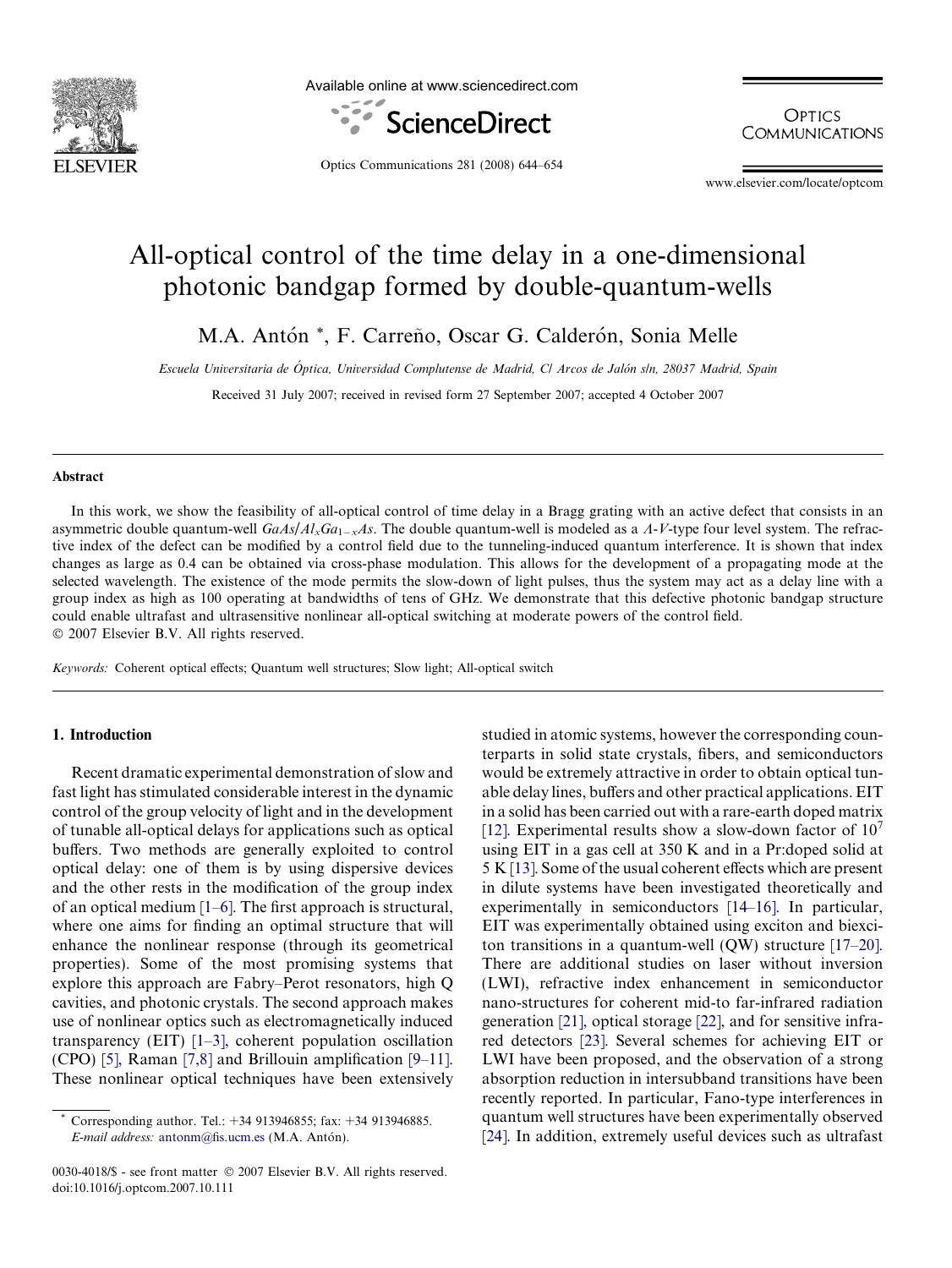<span id="page-1-0"></span>optical switches [\[25,26\],](#page-9-0) and quantum switches [\[27\]](#page-9-0) based on Fano-type interferences in double quantum wells have been reported. In these cases the coherence is established by resonant tunneling which enables one to change the coupling strength with a bias voltage. Devices which take advantage of intersubband transitions in quantum wells have inherent advantages, such as slow-light effects at bandwidths greater than GHz, large electric dipole moments due to the small effective electron mass, and a great flexibility in the device design by a proper selection of the materials and their sizes. However, the fast decoherence of optical excitations in semiconductors imposes a severe limitation on the achievable group velocity reduction. Advances in atom-like semiconductor nanostructures such as quantum dots make possible the achievement of a large slow-down factor [\[28\]](#page-9-0).

On the other hand, recent research efforts have been focused on replacing relatively bulky fiber-optic delay-line systems with compact integrated devices. Approaches have included the use of all-pass filters [\[29–31\],](#page-9-0) coupled resonator optical waveguides [\[32–38\]](#page-9-0) and Bragg gratings [\[39\].](#page-10-0) Photonic bandgap (PBG) materials represent a new type of optical medium, where the refractive index periodicity introduces optical bandgaps – energy bands with no available photon states – at frequencies where the optical wave vector is related to the grating wave vector. This leads to a high reflectance over a range of wavelengths which is proportional to the index contrast of the structure. In this sense, it is possible to engineer devices that enhance the interaction strength between the electromagnetic field and the medium. These devices are ultimately limited by the resonator quality factor Q. Moreover, tuning the time-delay requires precise spatial control over the thermal, optical, or electric control fields. Previous works in ideal 1D structures suggested that near a photonic band edge, a large delay tunability can be achieved for a small change in refractive index [\[39,40\].](#page-10-0) Pulses incident near the transmission band-edge resonances experience a group delay that is proportional to the density of modes of the band-gap. The density of modes exhibits abrupt changes at the edge of the gap, thus the group velocity for the incident pulse will be very small and the delay achieved could be very large. However, some complications emerge when designing an hetero-structure that places a particular wavelength at the band-edge resonances. The difficulties arise from the fact that the wavelengths positions of the resonances not only depend on the refractive indices of the distributed Bragg reflector (DBR) but on the number of layers. This fact makes unstable the band-edge position. In order to make use of the PBG platform advantages, Sadhegi et al. [\[41,42\]](#page-10-0) have proposed one-dimensional bright and dark optical lattices where Bragg scattering occurs via EIT in a n-doped semiconductor quantum-well, which may be assimilated to a three-level atom, embedded in a waveguide structure.

In this work, we examine a similar approach to obtain an integrated tunable time-delay device by combining a resonant Bragg structure and a slow-light material. An example of such a device is a 1D PBG, schematically shown in Fig. 1. The cavity consists of two PBG reflectors with a defect layer sandwiched in between, and placed inside of a PBG waveguide. We consider a defect formed by an asymmetric double quantum well structure where Fanotype interferences take place and allow for cross-phase modulation when both the signal and the control field are present. While the quantum well considered in Ref. [\[41\]](#page-10-0) may be assimilated to a three level system where the coupling field produces electromagnetic induced absorption (EIA) accompanied by index enhancement for the probe field and operates at  $5.87 \mu m$ , in our case the QW may be modeled as a four-level system of the  $A-V$ -type where EIT-like phenomenon is obtained even in the absence of the coupling field. In fact, the role of the coupling field in our structure is replaced by the interaction between intermediate subbands through tunneling, i.e., transparency arises from the destructive interference between the two optical paths  $|2\rangle \leftrightarrow |1\rangle$  and  $|3\rangle \leftrightarrow |1\rangle$  (see Fig. 1b). One can then envision inducing strong cross-phase modulation between the control and probe fields in such a way that a small change in the Rabi frequency of the control field induces a measurable shift of the position of the optical resonance which is accompanied by a change in the refractive index while keeping constant the absorption level. The operating principles of the considered structure relies in the fact that the defect introduces a phase shift which depends on its length  $(L<sub>D</sub>)$  and its refractive index  $(n<sub>D</sub>)$ . For proper values of  $L<sub>D</sub>$  and  $n<sub>D</sub>$  a propagation mode appears at the desired wavelength into the band-gap which will allow for the corresponding reduction on the group velocity of light pulses. In particular, we illustrate our results by using real experimental parameters corresponding to the case of  $GaAs-Al_xGa_{1-x}As$  whose relevant conduction band energy levels are shown in Fig. 1. Schmidt et al. have observed tunneling induced transparency in this quantum well [\[24\].](#page-9-0) This structure operates at  $9.36 \mu m$ . Although this range of the electromagnetic spectrum is of interest for detection purposes [\[23\],](#page-9-0) a better frequency range for the probe field in the range of  $1.5 \mu m$  used for communications should be desirable. This would require an adequate selection of the materials in order to design the QW while maintaining the dephasing rates at such



Fig. 1. (a) Schematic representation of a passive 1D photonic bandgap structure with an active defect site at its center. The corrugated QW structure is located between the upper and lower cladding layers. (b) Conduction subbands of the double quantum well in the bare basis.

 $|1\rangle$ 

gain layer

**Substrate**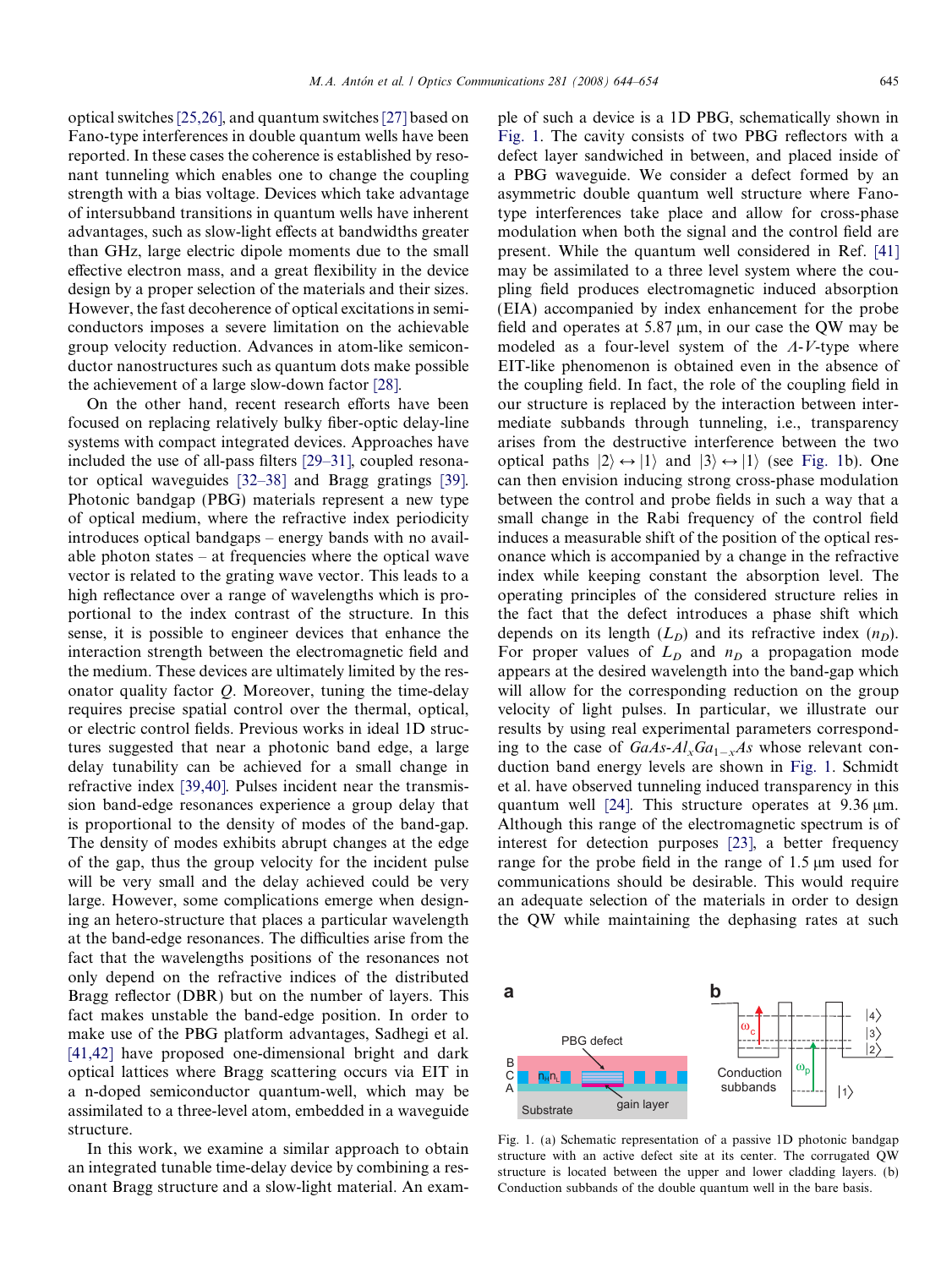levels that the coherence phenomena will be preserved. In this proof-of-principle study we have selected a QW where all the physical parameters required for simulations are disposable [\[26\]](#page-9-0). In addition, Fano-interferences have been proved experimentally to occur in this QW [\[24,26\]](#page-9-0) and has been a subject of consideration [\[43\].](#page-10-0) All-optical bistability have been predicted to take place in this type of QW [\[44\]](#page-10-0) and large cross-phase modulation could be achieved with vanishing both linear and two-photon absorption [\[45\].](#page-10-0) In this work we have tried to find convenient control parameters to make the advantages of semiconductor materials accessible for possible applications. In contrast to other works which obtain tunability by applying voltage [\[46–48\]](#page-10-0) or temperature [\[49\]](#page-10-0), here we propose a scheme that combines the resonant properties of the Bragg structure and the quantum coherence and interference properties in a double quantum well.

We also address the question of whether the proposed system may exhibit all-optical switching operation. This question has been previously considered in sophisticated systems with a high-finesse Fabry–Perot cavity containing ultracold resonant atoms [\[2,60\].](#page-9-0) Another exciting proposal based in a planar photonic crystal have been analyzed by Soljačić  $[61,62]$  in a hybrid photonic crystal microcavity where a single ultraslow light atom has been inserted at its center. They obtained all-optical switching at ultraslow energy levels via the cross-phase modulation produced in the N-type atomic system. In this work we show that a corrugated multiple quantum well embedded between Bragg reflectors may act as the semiconductor analog of the photonic crystal microcavity considered in [\[61\]](#page-10-0). In our case, tunneling-induced transparency can serve as the ''second'' arm in the  $V$  configuration of the EIT scheme. This approach differs from the usual N-type configuration in the fact that the tunneling scheme is not a time varying perturbation, such as the pump field which connects the two intermediate levels in the N-type atom, but a stationary ingredient of the double quantum-well. In view of this, we only use two coherent fields for obtaining the all-optical switching, whereas in the N-type atom based scheme three coherent fields are needed.

The paper is organized as follows: Section 2 establishes the model, i.e. the Hamiltonian of the system and the evolution equation of the atomic operators assuming the rotating wave approximation. Section [3](#page-4-0) deals with the creation of a propagation mode in a corrugated structure which makes the system to act as a tunable filter and will allow for the slow-down of light. Section [4](#page-9-0) summarizes the main conclusions.

# 2. Theoretical model. Absorptive and dispersive properties of a double QW

We consider the one-dimensional Bragg structure shown in [Fig. 1](#page-1-0)a. It contains a substrate, lower and upper confinement layers (A and B), and a corrugated multi-QW structure (C). Here, the darker regions in the corrugated multi-QW structure refer to the teeth of the gratings and the brighter regions to the trenches formed by etching the QW's and filling the trenches with another proper semiconductor material. The refractive index of the teeth/trenches is  $n_H/n_L$ . A defect is introduced at the center of the corrugated multi-QW structure. The defect is formed by several periods of a n-doped double QW structure which is shown schematically in [Fig. 1](#page-1-0)b. It consists of two quantum wells that are separated by a narrow barrier. Below the defect a uniform gain layer is introduced in order to compensate for the losses. The system can be described by means of a four-level system where  $|1\rangle$  and  $|4\rangle$  are the ground state of the deep well and the first excited state of the shallow well, respectively. The states  $|2\rangle$  and  $|3\rangle$  are the result of mixing the ground state of the shallow well and the first excited state of the deep well when considered isolated each other.

The angular frequencies of the probe and control fields are  $\omega_p$  and  $\omega_c$ , respectively. Elementary processes to be taken into account comprise radiative excitation in both wells, electron tunneling between the wells, and relaxation of populations and polarizations. We assume that the carrier density in the double quantum well is low enough that an independent particle picture is valid [\[39,58,59\].](#page-10-0) In addition, we have taken the four subbands to have the same effective mass so the  $k$ -th dependence of the density matrix elements may be ignored. Thus we can model the coherent optical interactions using the atomic-like  $\Lambda$ -V-type four level system. This model is, of course, oversimplified. A more realistic model would include the influence of the interactions between carriers and the scattering of the carriers by phonons and disorders. Nevertheless, the present model can provide a good illustration of the optical processes of interest. The system is studied using the densitymatrix formalism. The reduced density matrix in the interaction picture and in the rotating wave approximation read as

$$
\frac{\mathrm{d}\rho}{\mathrm{d}t} = -\frac{i}{\hbar} [H_{\text{ext}}, \rho] + \frac{1}{2} L\rho,\tag{1}
$$

where  $H_{ext}$  is the hamiltonian and L is the Liouvillian of the system, which are given by

$$
H_{ext} = -\hbar \left[ (\Delta_p + \Delta) \sigma_{22} + (\Delta_p - \Delta) \sigma_{33} + (\Delta_p + \Delta_c) \sigma_{44} \right] - \hbar (\Omega_p \sigma_{21} + q \Omega_p \sigma_{31} + \Omega_c \sigma_{42} + k \Omega_c \sigma_{43} + H.c.),
$$
(2)  

$$
L = \gamma_4 [2 \sigma_{14} \rho \sigma_{41} - \sigma_{44} \rho - \rho \sigma_{44}] + \gamma_3 [2 \sigma_{13} \rho \sigma_{31} - \sigma_{33} \rho - \rho \sigma_{33}] + \gamma_2 [2 \sigma_{12} \rho \sigma_{21} - \sigma_{22} \rho - \rho \sigma_{22}] + \gamma_{32} [2 \sigma_{13} \rho \sigma_{21} - \sigma_{23} \rho - \rho \sigma_{23}] + \gamma_{32} [2 \sigma_{12} \rho \sigma_{31} - \sigma_{32} \rho - \rho \sigma_{32}],
$$
(2)

$$
(\mathbf{3})
$$

where  $\Delta_p = \omega_p - (\omega_{21} + \omega_{31})/2$  and  $\Delta_c = \omega_c - (\omega_{42} + \omega_{43})/2$ denote the probe and control detunings, respectively, and  $2\Delta = (\omega_{31} - \omega_{21})$  is the frequency splitting between levels  $|2\rangle$ and  $|3\rangle$ . The corresponding Rabi frequencies are given by  $\Omega_{\rm p} = \mu_{21} E_{\rm p}/2\hbar$ ,  $\Omega_{\rm c} = \mu_{42} E_{\rm c}/2\hbar$ . The parameters  $q = \mu_{31}/\mu_{21}$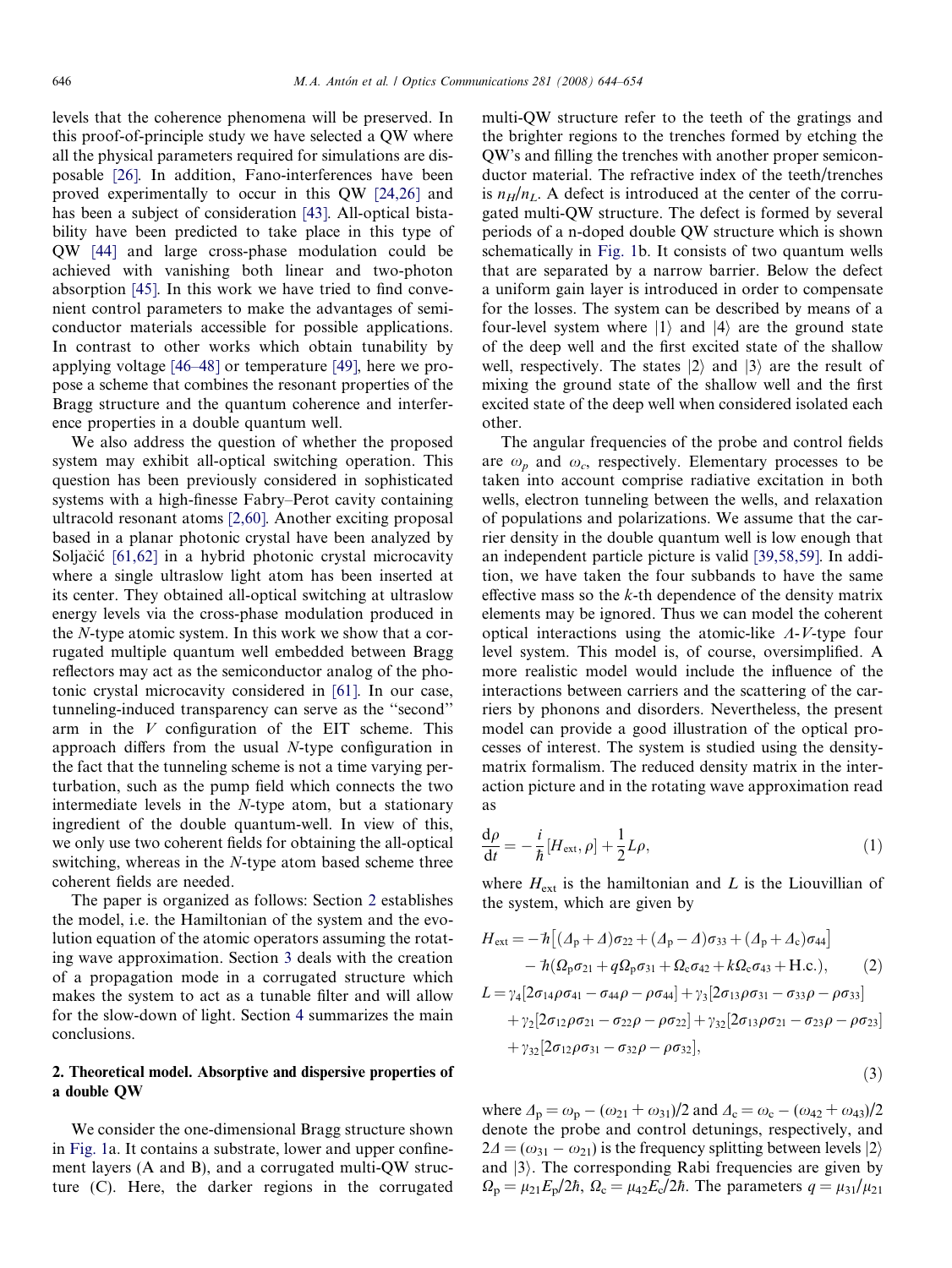<span id="page-3-0"></span>and  $k = \mu_{43}/\mu_{42}$  represent the ratios between the dipole moments of the subband transitions.

The decay and dephasing rates  $\gamma_i = \gamma_{il} + \gamma_{id}$  (i = 2,3,4) are included phenomenologically in the above equations. Here  $\gamma_{il}$  represents the population decay contribution and  $\gamma_{id}$  is the dephasing contribution originated from electron–electron scattering and electron–phonon scattering or even from quasi–elastic interface roughness. The crucial quantity giving rise to Fano interferences is  $\gamma_{32} = \sqrt{\gamma_{21}\gamma_{31}}$ which denotes the mutual coupling between states  $|2\rangle$  and  $|3\rangle$  arising from the tunneling effect.

The possibility of decaying to the same continuum of states by resonant tunneling via an ultra-thin potential energy barrier, provides an effective coupling between the levels  $|2\rangle$  and  $|3\rangle$  [\[52\]](#page-10-0). It is well-known that the presence of an identical continuum for the decay of two energetically nearby states leads to asymmetric lineshapes due to Fanotype interferences [\[52\].](#page-10-0) These interferences have been experimentally observed in atomic systems, and in interband and intersubband transitions [\[53,54\].](#page-10-0)

The Bloch equations for the density matrix elements including atomic spontaneous emission and dephasing are

$$
\frac{\partial \rho_{41}}{\partial t} = -[\gamma_4 - i(A_p + A_c)]\rho_{41} - i\Omega_p \rho_{42} - iq\Omega_p \rho_{43}\n+ i\Omega_c \rho_{21} + ik\Omega_c \rho_{31},\n\frac{\partial \rho_{31}}{\partial t} = -[\gamma_3 - i(A_p - A)]\rho_{31} - \gamma_{32}\rho_{21} + iq\Omega_p(\rho_{11} - \rho_{33})\n+ ik\Omega_c^* \rho_{41} - i\Omega_p \rho_{32},\n\frac{\partial \rho_{21}}{\partial t} = -[\gamma_2 - i(A_p + A)]\rho_{21} - \gamma_{32}\rho_{31} + i\Omega_p(\rho_{11} - \rho_{22})\n- iq\Omega_p \rho_{23} + i\Omega_c^* \rho_{41},\n\frac{\partial \rho_{43}}{\partial t} = -[\gamma_3 + \gamma_4 - i(A_c + A)]\rho_{43} - \gamma_{32}\rho_{42} + ik\Omega_c(\rho_{33} - \rho_{44})\n- iq\Omega_p^* \rho_{41} + i\Omega_c \rho_{23},\n\frac{\partial \rho_{42}}{\partial t} = -[\gamma_2 + \gamma_4 - i(A_c - A)]\rho_{42} - \gamma_{32}\rho_{43} + i\Omega_c(\rho_{22} - \rho_{44})\n+ ik\Omega_c \rho_{32} - i\Omega_p^* \rho_{41},\n\frac{\partial \rho_{32}}{\partial t} = -(\gamma_3 + \gamma_2 + i2A)\rho_{32} - \gamma_{32}(\rho_{22} + \rho_{33}) + iq\Omega_p \rho_{12}\n+ ik\Omega_s^* \rho_{42} - i\Omega_p^* \rho_{31} - i\Omega_s \rho_{34},\n\frac{\partial \rho_{44}}{\partial t} = -2\gamma_4 \rho_{44} + i\Omega_c \rho_{24} - i\Omega_c^* \rho_{42} + ik\Omega_c \rho_{34} - ik\Omega_c^* \rho_{43},\n\frac{\partial \rho_{33}}{\partial t} = -2\gamma_3 \rho_{33} + \frac{\gamma_4}{2} \rho_{44} - \gamma_{32}(\rho_{32} + \rho_{23}) - ik\Omega_c \rho_{34}\n+ ik\Omega_c^* \rho_{43} + iq\Omega_p \
$$

The induced susceptibility in the intersubband transitions  $|1\rangle \rightarrow |2\rangle$  and  $|1\rangle \rightarrow |3\rangle$  is determined by

$$
\chi(\omega_{\rm p}, \Omega_{\rm c}) = \chi_{\rm back} + \frac{N|\mu_{21}|^2}{2\hbar\epsilon_0\Omega_{\rm p}}(\rho_{21} + q\rho_{31}),
$$
\n(5)

where  $N$  is the electron density in the conduction band of the double QW, and  $\chi_{\text{back}}$  is the background susceptibility.

To evaluate the potential of this approach, we consider the quantum well structure depicted in [Fig. 1](#page-1-0)b. This structure consists of a thick  $Al_{0.4}Ga_{0.6}As$  barrier followed by a  $Al_{0.16}Ga_{0.84}As$  shallow well (6.8 nm). This shallow well is separated from the GaAs deep well (7.7 nm) on the right by a  $Al_{0.4}Ga_{0.6}As$  potential barrier (3.0 nm). Finally, a thin (1.5 nm)  $Al_{0.4}Ga_{0.6}As$  barrier separates the deep well from the last thick layer of  $Al_{0.16}Ga_{0.84}As$  on the right. The dephasing rates are set to  $\gamma_{2d} = 0.68$  meV,  $\gamma_{3d} = 0.80$  meV, and  $\gamma_{4d} = 0.50$  meV [\[26\].](#page-9-0) The population decay rates can be calculated by solving the Schrödinger equation for the double quantum well structure and it yields  $\gamma_{2l} = 3.47$  meV,  $\gamma_{3l} = 4.13 \text{ meV}$ , and  $\gamma_{4l} = 0.80 \text{ meV}$  [\[26,50\]](#page-9-0). With these parameters, the Fano interference decay rate  $\gamma_{32}$  resulting for tunneling is  $\gamma_{32} = \sqrt{\gamma_{21}\gamma_{31}} = 3.79$  meV. The energies of the levels of the double quantum-well are:  $E_1 = 46.7$  meV,  $E_2 = 174.8$  meV,  $E_3 = 183.5$  meV, and  $E_4 = 296.3$  meV (see Ref. [\[26\]](#page-9-0)). The wavelength of the probe laser is around 9.36  $\mu$ m, which is accessible for some commercially available diode lasers. The dipole moments of these transitions are  $\mu_{21} \simeq \mu_{31}$   $(q = 1)$ , and  $\mu_{42} \simeq -\mu_{43}$   $(k = -1)$ .

[Fig. 2](#page-4-0)a–b depicts the absorptive and dispersive response of the defect for the probe field for two values of the control field  $\Omega_c$  versus the wavelength of the probe field  $\lambda_p$ . In the absence of the control field,  $\Omega_c = 0$  (solid line) the atomic situation corresponds to a V-type atom where nearly EIT occurs via vacuum induced coherence or Fano interferences. Thus we recover the results obtained in Ref. [\[26\].](#page-9-0) In the vicinity of  $\lambda_{p0} = 9.367$  µm the medium becomes nearly transparent to the probe field. This transparency is accompanied by a steep variation of the refractive index (see solid line in [Fig. 2b](#page-4-0)). Here, the role of the driving field in usual EIT experiments in gaseous media is played by the tunneling effect which couples the  $|2\rangle \rightarrow |3\rangle$  transition. Wu et al. [\[26\]](#page-9-0) demonstrated that when the control field is turned on and resonant ( $\Delta_c = 0$ ), the system exhibits a strong absorption peak for the probe field. However, in this paper we will operate with a non-resonant control field since we are interested in maintaining a nearly transparent situation while changing the dispersion, thus we assume that the control field is detuned by about  $\Delta_c = -2\gamma_2$ . When  $\Omega_c$  is set to a weak non-null value and far detuned from the  $|2\rangle \rightarrow |4\rangle$  and  $|3\rangle \rightarrow |4\rangle$  transitions, the absorption curve shifts and exhibits a minimum at  $\lambda_{p1} = 9.428$  µm. This nonresonant field effectively changes the energy of the states  $|2\rangle$ and  $|3\rangle$  by an amount proportional to the Rabi frequency of the control field and induces an effective Stark shift of the resonant frequency which is smaller than the width of the transparency window. The medium will still remain nearly transparent for the probe field, but its refractive index experiences an appreciable enhancement (see [Fig. 2](#page-4-0)b, dashed line) via cross-phase modulation. This behavior have some similarities to the giant nonlinearities that have been theoretically predicted in a N-type four-level atom [\[55,56\]](#page-10-0), and recently observed in a four-level atomic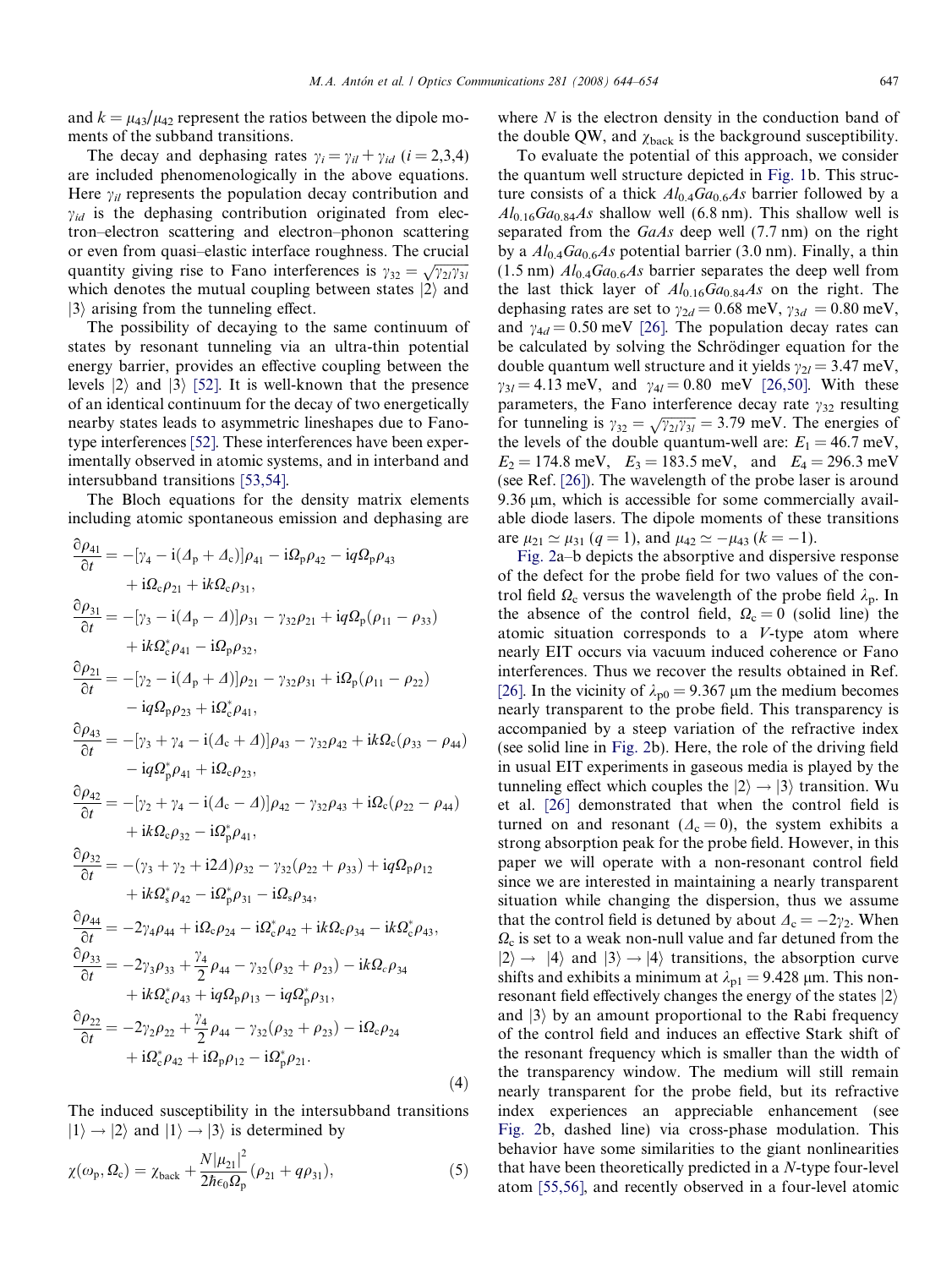<span id="page-4-0"></span>

Fig. 2. (a) Absorption coefficient versus wavelength of the probe field  $\lambda_p$ . (b) Refractive index versus wavelength. Solid line corresponds to  $\Omega_c = 0$  and dashed line to  $\Omega_c = 0.5\gamma_2$ .

system [\[57\].](#page-10-0) In summary, a small change in the Rabi frequency of the control field results in a large change of the refractive index. As we will see below, this change in the refractive index of the defect in the Bragg structure causes a phase shift in the field propagating through the Bragg structure allowing for the appearance of a propagating mode inside the bandgap.

Note that the two absorption curves have an intersection point between  $\lambda_{p0}$  and  $\lambda_{p1}$ . This point appears at  $\lambda_{\rm pd}$  = 9.4115 µm (see the vertical dotted line in Fig. 2a). Thus, a pulse with a carrier wavelength at  $\lambda_{\text{pd}}$  will experience a similar absorption when the control field  $\Omega_c$  is turned on  $(\Omega_c = 0.5\gamma_2)$  and off  $(\Omega_c = 0)$ , although the refractive indices will be different in both cases, due to the strong index enhancement achieved at  $\lambda_{\rm pd}$  (see the double arrow in Fig. 2b) in the order of 0.4.

The existence of a non-null absorption at  $\lambda_{p0}$  and  $\lambda_{p1}$ arises from the dephasing contributions  $\gamma_{id}$  ( $i = 2,3,4$ ) originated from electron-electron scattering and electron-phonon scattering. Even by letting  $\gamma_{id} \rightarrow 0$ , the absorption curve will show a non-null value due to the difference between  $\gamma_{2l}$  and  $\gamma_{3l}$ .

In order to make the results more transparent, we resort to obtain a simple analytical expression for the susceptibility by assuming a weak probe field. Thus, we can take  $\rho_{11} \simeq 1$  in Eq. [\(4\),](#page-3-0) and after some calculations we obtain the following expression for the first-order optical susceptibility experienced by the probe field,  $\chi^{(1)}(\omega_{p},\Omega_{c})$ , which reads as

$$
\chi^{(1)}(\omega_{p}, \Omega_{c})
$$
\n
$$
= i \frac{N |\mu_{21}|^2}{2\hbar \epsilon_0} \frac{|\Omega_{c}|^2 (k-q)^2 + (q^2 \Gamma_2 + \Gamma_3) \Gamma_4 - 2q \Gamma_4 \gamma_{32}}{(\Gamma_2 \Gamma_3 - \gamma_{32}^2) \Gamma_4 + |\Omega_{c}|^2 (\Gamma_3 + k^2 \Gamma_2 - 2k \gamma_{32})},
$$
\n(6)

where the  $\Gamma$ 's are given by

$$
\Gamma_2 = \gamma_2 - i(\Delta_p + \Delta),
$$
  
\n
$$
\Gamma_3 = \gamma_3 - i(\Delta_p - \Delta),
$$
  
\n
$$
\Gamma_4 = \gamma_4 - i(\Delta_p + \Delta_c).
$$
\n(7)

By assuming that  $\Delta_c \gg \gamma_4$ ,  $\Delta_p$  and  $\gamma_2 \simeq \gamma_3$ , which is adequate to the situation considered in the numerical calculations, Eq. (6) can be further approximated to get

$$
Re(\chi^{(1)}(\omega_{p}, \Omega_{c})) \simeq \frac{N|\mu_{21}|^{2}}{\hbar \epsilon_{0}} \frac{(A_{p} - s_{c})(\gamma_{2}^{2} - \gamma_{32}^{2} + A^{2})}{(\gamma_{2}^{2} - \gamma_{32}^{2} + A^{2})^{2} + 4\gamma_{2}^{2}(A_{p} - s_{c})^{2}}
$$

$$
\simeq \frac{N|\mu_{21}|^{2}}{\hbar \epsilon_{0}} \frac{A_{p} - s_{c}}{\gamma_{ef}^{2}}
$$
(8)

$$
Im(\chi^{(1)}(\omega_{p})) \simeq \frac{N|\mu_{21}|^{2}}{\hbar \epsilon_{0}} \frac{(\gamma_{2} - \gamma_{32})(\gamma_{2}^{2} - \gamma_{32}^{2} + \Delta^{2}) + 2\gamma_{2}(\Delta_{p} - s_{c})^{2}}{(\gamma_{2}^{2} - \gamma_{32}^{2} + \Delta^{2})^{2} + 4\gamma_{2}^{2}(\Delta_{p} - s_{c})^{2}}
$$

$$
\simeq \frac{N|\mu_{21}|^{2}}{\hbar \epsilon_{0}} \left[ \frac{\gamma_{2} - \gamma_{32}}{\gamma_{\text{ef}}^{2}} + 2\gamma_{2} \left( \frac{\Delta_{p} - s_{c}}{\gamma_{\text{ef}}^{2}} \right)^{2} \right],
$$
(9)

where

$$
s_{\rm c} = \frac{\gamma_2 + \gamma_{32}}{\gamma_2 A_{\rm c}} |\Omega_{\rm c}|^2, \text{ and } \gamma_{\rm ef}^2 = \gamma_2^2 - \gamma_{32}^2 + \Delta^2. \tag{10}
$$

A close look at Eqs. (8),(9) provides us an explanation of the different features obtained in the absorption and dispersion of the probe field. When the control field is turned off  $(\Omega_c = 0$ , then  $s_c = 0$ ), a dip is obtained in the absorption spectrum at  $\Delta_p = 0$  due to the presence of the factor  $\gamma_2 - \gamma_{32}$ . That is, the occurrence of Fano-type interferences are essential in this system. In the limit case that  $\gamma_2 \rightarrow \gamma_{23}$ , a perfect vacuum induced transparency is achieved. The effect of a non null nonresonant control field ( $\Omega_c \neq 0$ ) becomes evident since it produces a Stark-shift of levels  $|2\rangle$ and  $|3\rangle$  and thereby shifts the spectrum by an amount given by  $s_c$ . This linear estimation agrees with the numerical findings depicted in Fig. 2. Furthermore, due to the stepness of the dispersion curve in the vicinity of the resonance, this Stark shift leads to a large phase shift,  $\phi_p$ , along with small absorption of the probe field given by

$$
\phi_{\rm p} = \frac{2\pi N |\mu_{21}|^2 L_{\rm D}}{\hbar \lambda_{\rm pd}\epsilon_0} \frac{|\Omega_{\rm c}|^2}{\Delta^2 \Delta_{\rm c}}.
$$
\n(11)

We will exploit this giant Kerr cross-phase modulation to manipulate the optical properties of this material considered as a defect inside two DBR's.

# 3. All-optical generation of a propagation mode in a photonic bandgap

The quantum well structure itself induces a slow-down of light by EIT. However, when the quantum well structure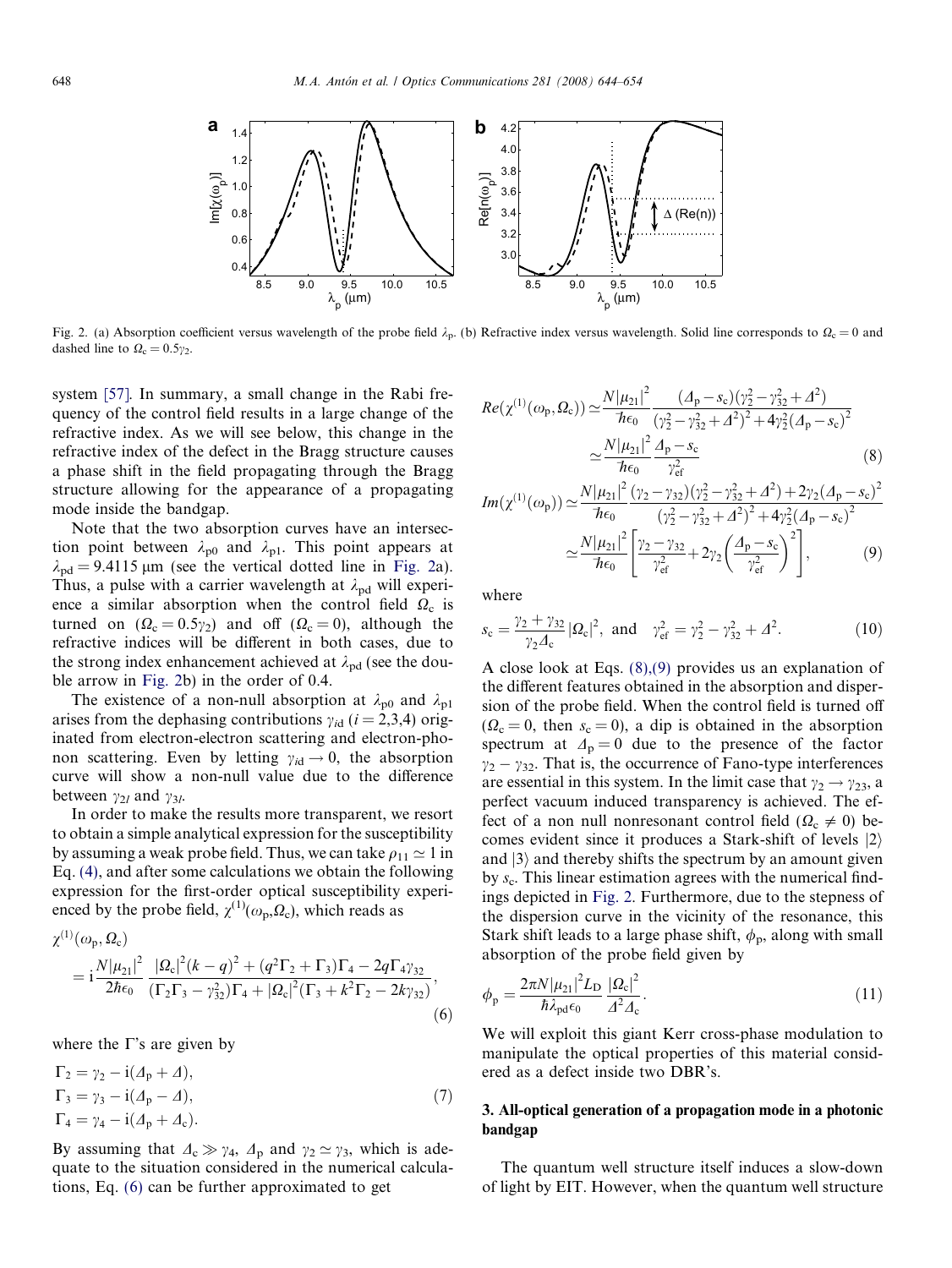is incorporated at the center of a Bragg structure as a defect, the slow-down factor will be increased due to the resonant phenomenon occurring by interference between the forward and backward waves in the Bragg structure. Specifically, it is well-known that if the defect causes a  $\pi$ phase shift for the Bragg wavelength, the photonic bandgap can be changed and a propagation mode appears. This fact will serve us to obtain (i) a tunable transmission filter, (ii) all-optical control of time delay of light pulses propagating through the structure, and (iii) all-optical switching. In our case, the index of refraction of the defect can be changed dynamically by the control field as we have shown in the previous section. In order to confirm these effects we consider the optical response of a corrugated multi-QW structure which is embedded between two optical confinement layers, forming a periodic structure with a Bragg wavelength near to the intersubband transition  $|1\rangle \rightarrow |3\rangle$ as depicted in [Fig. 1b](#page-1-0).

We are interested in the linear response of the layered structure, thus we can adopt a transfer matrix method [\[51\].](#page-10-0) The electric field amplitudes of waves propagating in forward and backward directions in the *i*-th layer are  $E_i^+$ and  $E_i^-$ , respectively. After imposing the continuity of tangential components of  $E$  and  $H$  fields at the interface separating the *i*-th and  $(i + 1)$ -th layers, the following matrix equation results:

$$
\begin{pmatrix} E_i^+ \\ E_i^- \end{pmatrix} = T_i \begin{pmatrix} E_{i+1}^+ \\ E_{i+1}^- \end{pmatrix}, \tag{12}
$$

 $T_i$  being the following matrix:

$$
T_i = \frac{1}{t_i} \begin{pmatrix} e^{i\delta_i} & r_i e^{i\delta_i} \\ r_i e^{-i\delta_i} & e^{-i\delta_i} \end{pmatrix},
$$
\n(13)

where  $\delta_i = k_p n_i d_i$ ,  $n_i$  is the complex refractive index of the *i*th layer,  $k_p = 2\pi/\lambda_p$  is the propagation constant in free space, and  $d_i$  is the thickness of the layer.  $r_i$  and  $t_i$  are the amplitude reflection and transmission coefficients at the interface separating the *i*-th and  $(i + 1)$ -th layers, respectively. Assuming that light is incident from only one side of the structure, we set  $E_{\text{final}}^- = 0$ , thus the electromagnetic field can be expressed as

$$
\begin{pmatrix} E_0^+ \\ E_0^- \end{pmatrix} = T_{\text{TOT}} \begin{pmatrix} E_{\text{final}}^+ \\ 0 \end{pmatrix} . \tag{14}
$$

The total transfer matrix,  $T_{\text{TOT}}$ , is given by

$$
T_{\text{TOT}} = T_{0\text{H}} (T_{\text{H}} T_{\text{L}})^{(n_{\text{st}}-1)} T_{\text{H}} T_{\text{LD}} [T_{\text{DL}}] (T_{\text{L}} T_{\text{H}})^{(n_{\text{st}}-1)} T_{\text{L}} T_{\text{Hf}},
$$
\n(15)

where different types of matrices are used in order to satisfy the different boundary conditions:  $T_{0H}$  is the interface matrix at the first boundary of the structure,  $T_H$  ( $T_L$ ) represents the transfer matrix corresponding to the high (low) index layer,  $T_{LD}$  is the matrix of the low index layer at the boundary of the defect and  $T_{\text{DL}}$  corresponds to the matrix of the defect layer, which is given by

$$
T_{\rm DL} = \frac{1}{t_{\rm DL}} \begin{pmatrix} e^{i\delta_{\rm D}} & r_{\rm DL} e^{i\delta_{\rm D}} \\ r_{\rm DL} e^{-i\delta_{\rm D}} & e^{-i\delta_{\rm D}} \end{pmatrix}.
$$
 (16)

Here,  $\delta_{\rm D} = k_{\rm p} n_{\rm D} L_{\rm D}$ , where  $n_{\rm D}$  is the refractive index of the defect, which is given by  $n_D = 1 + 1/2\chi_{\text{back}} + 1/2$  $\chi^{(1)}(\omega_{\rm p},\Omega_{\rm c})$ , and  $L_{\rm D}$  is the length of the defect. Finally,  $T<sub>HF</sub>$  corresponds to the interface of the high index layer at the end boundary of the medium. We want to stress that the wavelength dependence of the refractive index of the defect has been explicitly considered in the numerical calculations. We assume the structure is air surrounded by both sides.

To carry out numerical calculations we design the Bragg structure for operation at a wavelength  $\lambda_{pd} = 9.4115 \,\mu \text{m}$ . For this purpose the length of the defect  $(L_D = m\lambda_{pd})$  $(2n_D(\Omega_c = 0.5\gamma_2))$ , *m* being an integer) is chosen to obtain resonant operation at this wavelength when the control field is  $\Omega_c = 0.5\gamma_2$ . In our case, we consider the length of the defect region to be  $L_D = 19.97 \,\mu \text{m}$ . In order to get high reflectivity in the Bragg structure, we consider the thickness of the trenches and the teeth given by  $d_{\rm L} = \lambda_{\rm pd}/(4n_{\rm L})$  and  $d_{\rm H} = \lambda_{\rm pd} / (4n_{\rm H})$ , respectively. In particular, we consider that the refractive index of the quantum well regions  $(Al_xGa_{1-x}As)$  is  $n_{\rm H} = 3.1977$  whereas that of the trenches (GaAs) is  $n_L = 3.157$  at a low temperature around 10 K [\[24,26\].](#page-9-0) Thus, the period of the corrugation is 1481 nm. We also consider that the Bragg structure at each side of the defect consists in 100 alternating layers, thus its total length is 74 um. With these design parameters, the length of complete structure is  $L_T = 168 \text{ µm}$ . In addition, the probe field propagates in the plane of the waveguide while the control field propagates perpendicularly to the probe and illuminates only the defect region for the sake of simplicity. Note that this is not a limitating or essential condition of the structure considered since both the probe and the control fields may co-propagate through it. Both fields are polarized along the growth direction of the quantum wells. The first order susceptibility induced by cross-phase modulation is expressed as Eq. [\(5\)](#page-3-0) where we assume a typical line center absorption coefficient  $\alpha_0 = 10^4$  cm<sup>-1</sup> [\[24,26\].](#page-9-0) Finally, we need to compensate for the residual absorption present near the hole (see [Fig. 2](#page-4-0)a). This task can be accomplished by adding a uniform gain layer to the defect, otherwise the structure could not support the propagating mode. In order to determine the proper gain, we set the gain of this layer to  $g_0 = 42 \text{ cm}^{-1}$ , which corresponds to the absorption of the system at  $\lambda_{pd} = 9.4115 \,\mu \text{m}$  and  $\Omega_c =$  $0.5\gamma_2$ .

The importance of considering a gain layer can be revealed by inspecting [Fig. 3](#page-6-0), where the reflectance of the system for different levels of the gain is shown when the control field is set to  $\Omega_c = 0.5\gamma_2$ . For  $g = 0$ , i.e. in the absence of gain, there is no coherent interference effect and the structure shows a typical bandgap centered at  $\lambda_{pd} = 9.4115$  µm, the bandwidth being proportional to the index contrast of the corrugated structure ([Fig. 3](#page-6-0)a). When the gain of the layer is set to  $g = 0.8g_0$ , an incipient mode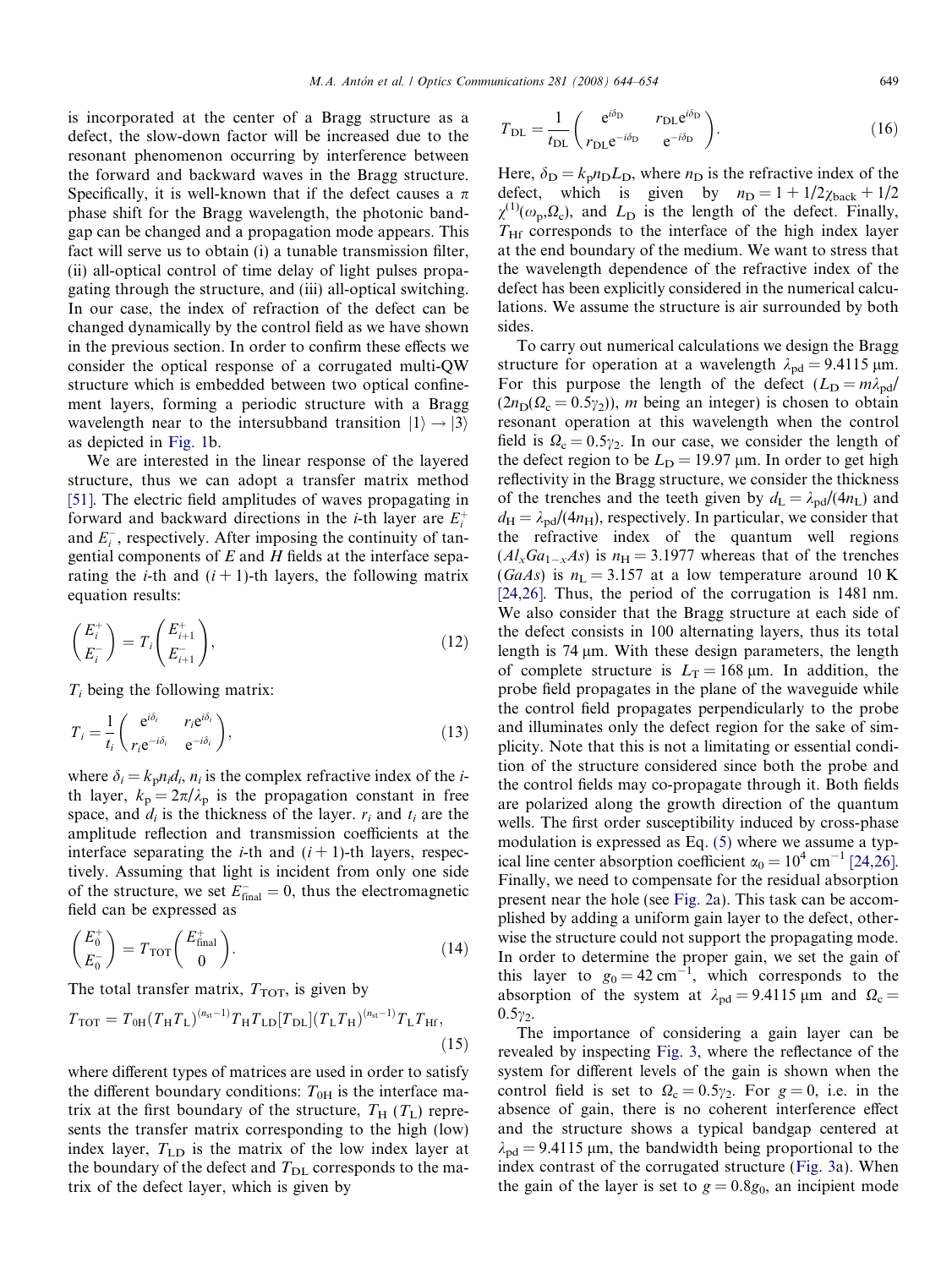<span id="page-6-0"></span>

Fig. 3. The reflectivity spectrum of the 1D Bragg structure with a defect, and several values of the gain level. (a)  $g = 0$ ; (b)  $g = 0.8g_0$ ; (c)  $g = 0.95g_0$ ; (d)  $g = 0.98g_0$ ; (e)  $g = g_0$ ; (f)  $g = 1.05g_0$ . The Rabi frequency of the control field is  $\Omega_c = 0.5\gamma_2$ .

appears inside the bandgap which corresponds to one of the Fabry–Perot modes of the defect (see Fig. 3b). However, in this case absorption predominates and it explains the weakness of the mode. A further increase of the gain to  $g = 0.95g_0$  shows two propagation modes (see Fig. 3c). For  $g = 0.98g_0$  the propagation modes become deeper and thinner than in the previous case (see Fig. 3d). In the case that  $g = g_0$ , which corresponds to the value of the absorption at  $\lambda_{pd}$  and  $\Omega_c = 0.5\gamma_2$  (see [Fig. 2\)](#page-4-0), one of the modes becomes a fully developed propagation mode with nearly unit transmittance (see Fig. 3e). This behavior is easily understood since absorption experienced by the mode at  $\lambda_{\rm pd}$  is perfectly canceled out by the gain of the layer gain. On the other hand, the absorption on the other mode is greater than gain and the transmittance remains lower than unity. For a gain higher than  $g_0$  the two propagation modes will experience gain (see Fig. 3f). In summary, this figure reveals the essential role of gain in the appearance of a propagating mode. A tuning of the gain of the layer, which is wavelength independent, is required to match the absorption at  $\lambda_{\rm pd}$ , although at other wavelengths gain could exceed absorption of the defect, thus allowing for gain spikes. In subsequent calculations we assume that  $g = g_0$ .

With the precedent result in mind, [Fig. 4](#page-7-0) shows the reflectance spectra for different values of the control field. For  $\Omega_c = 0$ , and  $\Omega_c = 0.33\gamma_2$  the gain provided by the gain layer exceeds the absorption at the wavelength of the two propagation modes and two spikes of gain appear (see [Fig. 4a](#page-7-0) and b). A further increase of the control field to  $\Omega_c = 0.49\gamma_2$  produces the appearance of two propagating modes with low reflectance (see [Fig. 4](#page-7-0)c). By setting  $\Omega_c =$  $0.5\gamma_2$  losses are compensated for by gain at  $\lambda_{pd}$  and the propagating mode fully develops (see [Fig. 4d](#page-7-0)). When the Rabi frequency of the control field exceeds the previous value, the spectral width and depth of the propagating mode at  $\lambda_{pd}$  is reduced (see [Fig. 4](#page-7-0)e) and eventually disappears at large Rabi frequencies (see [Fig. 4](#page-7-0)f). These results arise from the increase of the absorption and the enhancement of the refractive index of the defect. In summary, this figure clearly shows that the application of coherent optical processes in the conduction subband transitions of the ndoped QW allows us to control dynamically the optical properties of the defect.

Like in an EIT system, the narrow transmission peak in [Fig. 4](#page-7-0)d is associated with a large optical delay. At the high-Q resonant wavelength of the defect mode,  $\lambda_{\text{nd}}$ , light is trapped between the two Bragg reflectors before being transmitted through the device, therefore it experiences a large delay. For any finite medium including gratings, the optical delay can be obtained by evaluating

$$
\tau_{\rm d} = \frac{\partial \arg(T)}{\partial \omega},\tag{17}
$$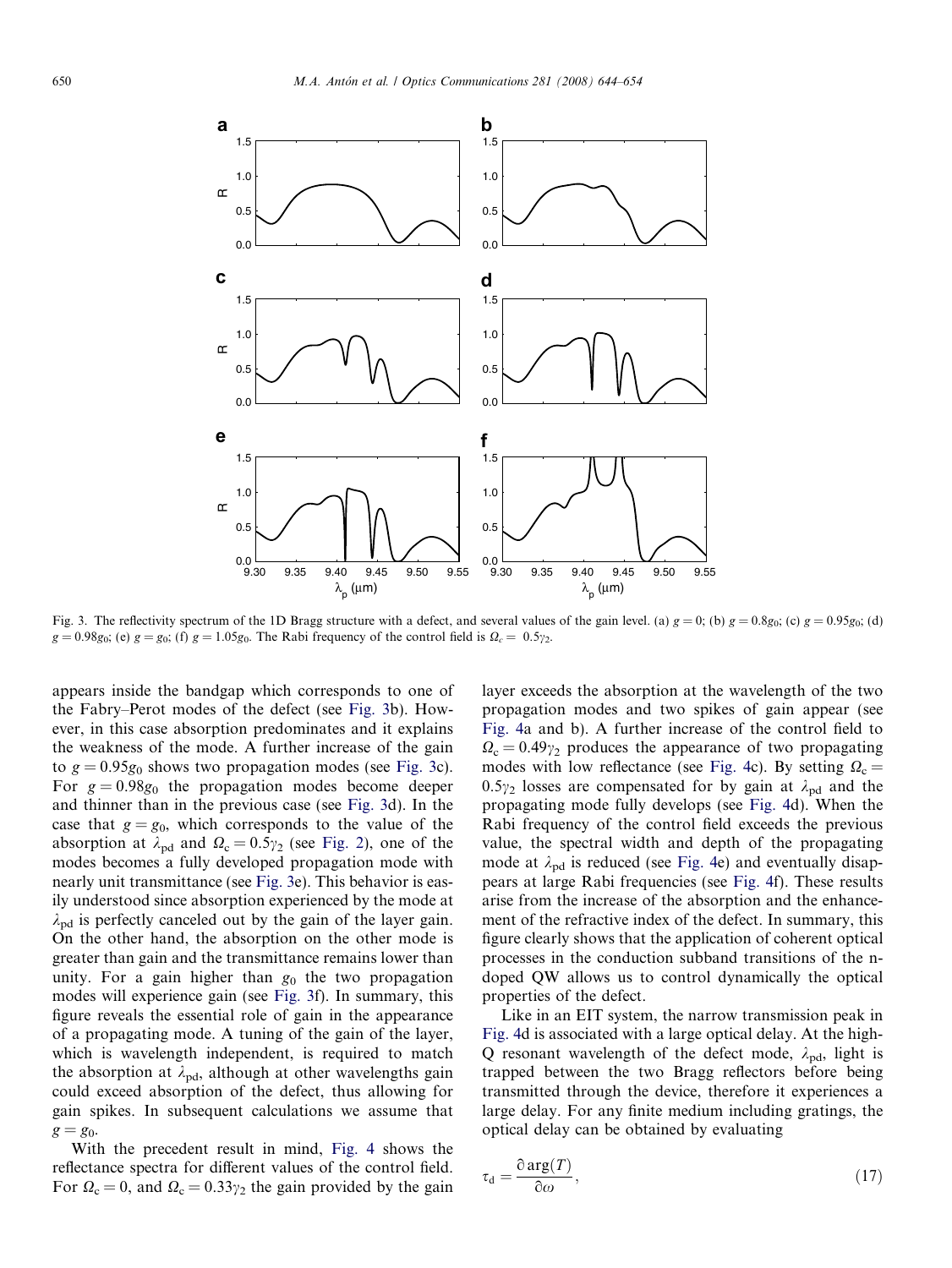<span id="page-7-0"></span>

Fig. 4. The reflectivity spectrum of the 1D Bragg structure (a)  $\Omega_c = 0$ ; (b)  $\Omega_c = 0.33\gamma_2$ ; (c)  $\Omega_c = 0.49\gamma_2$ ; (d)  $\Omega_c = 0.50\gamma_2$ ; (e)  $\Omega_c = 0.52\gamma_2$ ; (f)  $\Omega_c = 0.65\gamma_2$ . The reflectivity contrast at resonance is 0.99. The resonance at  $\lambda_{pd} = 9.4115 \,\mu m$  allows for the transmission of a small band of light frequencies to be transmitted through the Bragg structure.

where  $arg(T)$  is the argument of the complex transmissivity of the medium. The computed delay spectrum is shown in Fig. 5a. At the bandgap the optical delay increases significantly due to the multiple passes in the cavity, and the peak delay is in the order of  $\sim 88$  ps. Considering that the length of the device in the transmission direction is  $\sim$ 168 µm, this delay corresponds to an effective group index of  $\sim$ 99, which is on the same order of magnitude as that measured in the slow light regime of photonic crystal waveguides [\[38\].](#page-10-0) It must be emphasized that a passive Bragg structure only provides a defect propagation mode with a fixed wavelength. In our case, the presence of the control field introduces a Stark-shift and provides a very sensitive tool for changing the optical path and hence the transmission wavelength of the structure as shown in Fig. 5a. The optical delay  $\tau_d$  is determined by  $\tau_d = T_v - T_m$ ,  $T_v/T_m$  being the time required to propagate through a distance  $L<sub>T</sub>$  in vacuum/ structure. In view of this,  $\tau_d < 0(>0)$  represents delay (advancement) of the pulse.

In Fig. 5b we show a numerical simulation of propagation of a pulse through the 1D Bragg structure which has been carried out using Fourier techniques. We have considered two identical Gaussian pulses centered at  $\lambda_{\text{pd}}$ . The width of the pulses is 2 nm. This spectral width corresponds



Fig. 5. (a) Optical pulse delay times in the Bragg structure versus the wavelength for two different values of the Rabi frequency of the control field:  $\Omega_c = 0.49\gamma_2$  (solid line) and  $\Omega_c = 0.51\gamma_2$  (dotted line). (b) Two Gaussian pulses with carrier wavelength  $\lambda_{\text{pd}} = 9.4115$  µm one of which propagates through the Bragg structure (dashed line), the other has passed through vacuum (solid line) for the same distance  $L_T$ . A delay of 88 ps is obtained.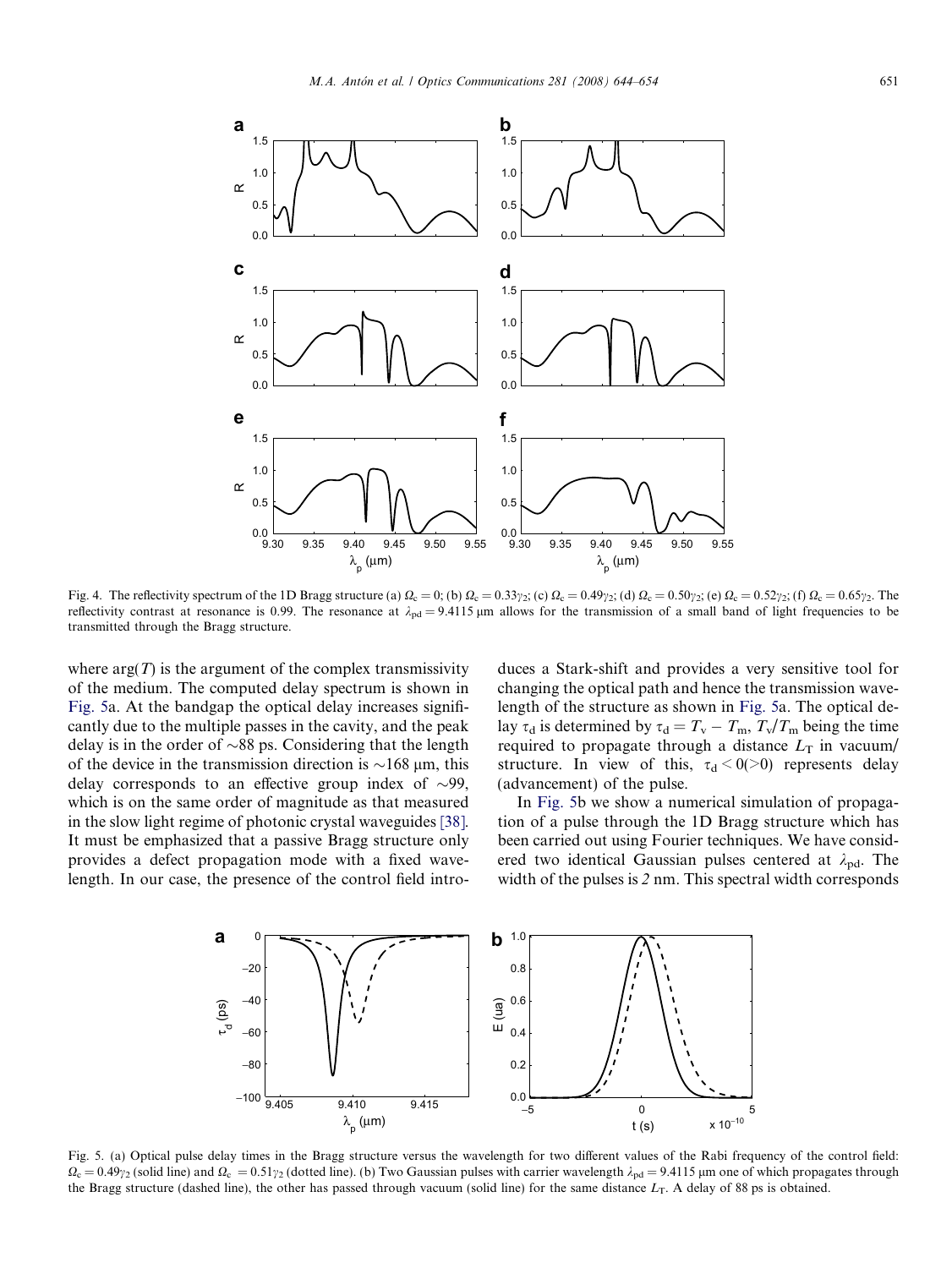<span id="page-8-0"></span>to the narrow frequency bandwidth of the transmission peak of the propagation mode of the structure. We consider the pulse propagates through the Bragg structure when the control field is set to  $\Omega_c = 0.5\gamma_2$  (dashed line) and compare it with the case of vacuum propagation (solid line). In order to estimate the degree of distortion of the transmitted pulse we analyze how the transmitted pulse deviates from the incident Gaussian pulse. To this purpose we have computed the coefficient of asymmetry  $C_A$  and kurtosis K of the normalized transmitted pulse  $I_T(t)$  =  $|E_T(t)|^2/A$ ,  $E_T(t)$  being the transmitted pulse and A is the area under the curve  $|E_T(t)|^2$ . We remind here that the moment of order k of the distribution  $I_T(t)$  can be computed according to

$$
\mu_k = \int_{-\infty}^{\infty} (t - \mu_0)^k I_T(t) dt, \quad k = 1, 2, 3 \dots,
$$
\n(18)

 $\mu_0$  being

$$
\mu_0 = \int_{-\infty}^{\infty} t I_{\rm T}(t) \mathrm{d}t. \tag{19}
$$

The asymmetry and kurtosis parameters are defined as

$$
C_A = \frac{\mu_3}{\sigma^3},
$$
  
\n
$$
K = \frac{\mu_4}{\sigma^4}.
$$
\n(20)

It is well known that for a Gaussian distribution these coefficients take the values  $C_A = 0$  and  $K = 3$ , so the deviations from these values of the transmitted pulses will inform us about the distortion produced during propagation. In particular, we obtain values of  $C_A$  in the order of 0.28. Concerning the kurtosis parameter  $K$  we obtain a value in the order of 3.44 representing a deviation in the order of 13% regarding the non-distorted propagation. In the case of wider in time pulses the level of distortion will be lesser than in the case considered in [Fig. 5](#page-7-0)b.

We are in conditions to analyze to what extent the pulse delay is attributed to the dispersion of the material used for the defect or it arises from structural causes. For this purpose in Fig. 6 we represent the group index derived from the material properties (solid line). In this case the group



Fig. 6. Group index for the defect itself (solid line) and for the defective Bragg structure (dashed line), for the same value of the control field  $\Omega_c = 0.5\gamma_2.$ 

index depends on the material properties such as electron density, dipolar moments, ... In addition, we represent the group index derived by using Eq. [\(17\)](#page-6-0) (see dashed line in Fig. 6). It becomes evident that the slow-down factor is enhanced by a factor of 25 due to the Bragg structure.

Finally, it is worth noting that the features of the system make it suitable for an ultrasensitive all-optical switching. The switching operation arises from the development of the propagation mode when the Rabi frequency of the control field is near to the value used for designing the defect  $(\Omega_c = 0.5\gamma_2)$ . The control field shifts the resonance frequency of the Bragg structure through the changes produced in the dispersive properties of the defect. Thus, changes in the value of  $\Omega_c$  will result in a shift of the reflection peak. Fig. 7 shows the reflectivity versus the wavelength  $\lambda_p$  for different values of the Rabi frequency of the control field. Note that if  $\Omega_c = 0.5\gamma_2$ , with a corresponding intensity around  $10 \text{ MW/cm}^2$ , the sharp transparency appears at  $\lambda_{\text{pd}} = 9.4115 \,\mu\text{m}$ . In addition, the spectrum has a width in the order of 2 nm (see dashed-dotted line in Fig. 7), which corresponds to a bandwidth of the mode of 7 GHz. This figure reveals that small changes around this bias value for the control field, will produce in turn a shift of the propagating mode, thus the structure will become highly reflective at  $\lambda_{\text{pd}}$ . Switching is obtained when the reflection peak is shifted by an amount greater than its width. It is clear from this figure that a change in the Rabi frequency as small as  $\delta \Omega_c \approx \gamma_2/100$  would be adequate to produce switching on the reflectance. In order to estimate the sensitivity of such a system, we may consider it as an optical cavity formed by the defect and two Bragg gratings acting as high reflecting mirrors with an effective high reflectance  $R_{\rm ef}$ . Thus, the transmissivity of the system can be approximated by

$$
T(\omega_{\rm p})
$$
\n
$$
= \left| \frac{i\Gamma_{\rm c}}{\omega_{\rm p} - \omega_{\rm m} \left(1 - \frac{1}{2}Re(\chi^{(1)}(\omega_{\rm p}))\right) + i\left(\Gamma_{\rm c} + \frac{\omega_{\rm pd}}{2}Im(\chi^{(1)}(\omega_{\rm p})) - g_0\right)} \right|^2,
$$
\n(21)

where  $\Gamma_c \approx c(1 - R_{\text{ef}})/(2L_{\text{D}}R_{\text{ef}})$  represents the width due to the coupling to the Bragg gratings, and  $\omega_m$  is the resonant



Fig. 7. Reflectance through the Bragg structure at different values of the control field  $\Omega_c$ .  $\Omega_c = 0.495\gamma_2$  (solid line),  $\Omega_c = 0.498\gamma_2$  (dashed line),  $\Omega_c = 0.5\gamma_2$  (dashed-dotted line), and  $\Omega_c = 0.51\gamma_2$  (dotted line).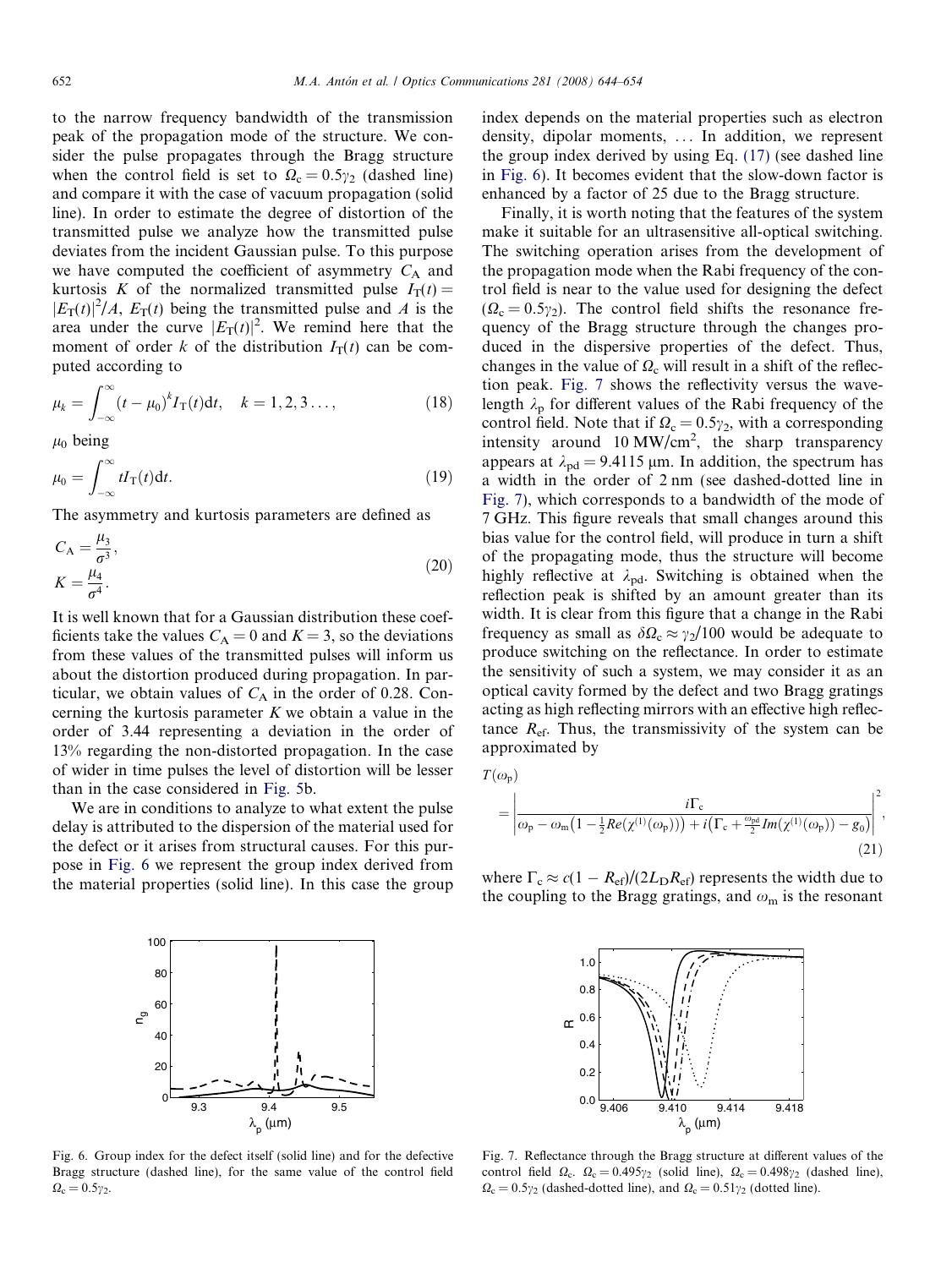<span id="page-9-0"></span>frequency of the defective cavity in absence of the control field. By inserting the Eq. [\(8\) and \(9\)](#page-4-0) into Eq. [\(21\)](#page-8-0) we arrive to

$$
T(\omega_{\rm p}) \approx \left| \frac{i\Gamma_{\rm c}}{\omega_{\rm p} - \omega_{\rm m} + \frac{c}{v_{\rm g}}(A_{\rm p} - s_{\rm c}) + i\Gamma_{\rm c}} \right|^2, \tag{22}
$$

 $v_{\rm g} = \omega_{\rm pd} N |\mu_{12}|^2 / (2\hbar \epsilon_0 \Delta^2)$  being the group velocity of the defect itself. Since  $\omega_p \approx \omega_m$ , Eq. (22) can be further approximated to

$$
T(\omega_{\rm p}) \approx \frac{\left(\frac{c}{v_{\rm g}}\Gamma_{\rm c}\right)^2}{\left(A_{\rm p} - s_{\rm c}\right)^2 + \left(\frac{c}{v_{\rm g}}\Gamma_{\rm c}\right)^2}.
$$
 (23)

When the control field is set to the value used to design the active defect  $(\Omega_c = \Omega_c^{(0)} = 0.5\gamma_2)$ , the reflectance of the system exhibits a minimum when  $\Delta_p = s_c$  (the propagation mode is fully developed), i.e., the frequency of the propagating mode will be  $\omega_{pd} = \frac{c}{v_g}$  $\frac{|\Omega_{c}^{(0)}|^2}{4c}$ . The shift in this frequency,  $\delta\omega$ , produced by a change  $\delta\Omega_c$  around  $\Omega_c^{(0)}$  is  $\delta\omega =$  $2c|\varOmega_{\rm c}^{(0)}|/(v_{\rm g}\varDelta_{\rm c})\delta\varOmega_{\rm c}.$  To obtain switching,  $\delta\omega$  should be greater than  $c\Gamma_c/v_g$ . Thus we arrive at the following condition

$$
\delta \Omega_{\rm c} \geqslant \frac{\varDelta_{\rm c}}{2|Q_{\rm c}^{(0)}|} \frac{v_{\rm g}}{c} \Gamma_{\rm c}.\tag{24}
$$

In the present case, the switching is obtained when  $\delta\Omega_c = 0.01\gamma_2$ , which is in agreement with numerical simulations. This value  $\delta\Omega_c$  obtained corresponds to a change in intensity around 0.2 MW/cm<sup>2</sup>.

## 4. Conclusions

We have shown the feasibility of tunable optical delay in a one-dimensional Bragg structure formed by a corrugated multi-QW with an active defect inserted at its center. The defect is a double QW which has been modeled as a  $A-V$ -type four level system. A change in the refractive index of the defect in the order of 0.4 is achieved via cross-phase modulation. Simulations show that 88 ps optical delay and a group index of 100 can be achieved. The workable spectral window is tens of GHz wide. It is found that the spectral position of the sharp transmission peak appearing in the bandgap can be modified by changing the intensity of the control field. It is shown that delay can be tuned by adjusting the control field with low amplitude variation across the tuning range. The 1D active photonic bandgap may act as an ultrasensitive switch. A simple analytical model is proposed to envisage the underlying physics. Applications are narrowband optical filters with high resolution, delay lines and high-speed optical switches.

#### Acknowledgement

This work has been supported by Projects No. FIS2004- 03267 (MEC, Spain), PR45/05-14183 (UCM/CM, Spain), PR27/05-14019 (UCM/BSCH, Spain), AE5/06-14369 (UCM, Spain), and CCG06-UCM/ESP-1317 (UCM/CM, Spain).

### References

- [1] R.W. Boyd, D.J. Gauthier, 'Slow' and 'Fast' Light, in: E. Wolf (Ed.), Progress in Optics, vol. 43, Elsevier, Amsterdam, 2002, p. 497, Chapter 6.
- [2] L.V. Hau, S.E. Harris, Z. Dutton, C.H. Behroozi, Nature 397 (1999) 594.
- [3] M.M. Kash, V.A. Sautenkov, A.S. Zibrov, L. Hollberg, G.R. Welch, M.D. Lukin, Y. Rostovtsev, E.S. Fry, M.O. Scully, Phys. Rev. Lett. 82 (1999) 5229.
- [4] L.J. Wang, A. Kuzmich, A. Dogariu, Nature 406 (2000) 277.
- [5] M.S. Bigelow, N.N. Lepeshkin, R.W. Boyd, Science 301 (2003) 200. [6] J. Marangos, Nature 397 (1999) 559.
- [7] D. Dahan, G. Eisenstein, Opt. Express 13 (2005) 6234.
- [8] J. Sharping, Y. Okawachi, J. van Howe, C. Xu, A. Willner, Y. Wang, A. Gaeta, Opt. Express 13 (2005) 7872.
- [9] Y. Okawachi, M.S. Bigelow, J.E. Sharping, Z. Zhu, A. Schweinsberg, D.J. Gauthier, R.W. Boyd, A.L. Gaeta, Phys. Rev. Lett. 94 (2005) 153902.
- [10] J. Sharping, Y. Okawachi, A. Gaeta, Opt. Express 13 (2005) 6092.
- [11] K.Y. Song, M.G. Herraez, L. Thevenaz, Opt. Express 13 (2005) 82.
- [12] B.S. Ham, P.R. Hemmer, Phys. Rev. Lett. 84 (2000) 4080.
- [13] A.V. Turukhin, V.S. Sudarshanam, M.S. Shahriar, J.A. Musser, B.S. Ham, P.R. Hemmer, Phys. Rev. Lett. 88 (2002) 023602.
- [14] P.C. Ku, F. Sedgwick, C.J. Chang-Hasnain, P. Palinginis, T. Li, H. Wang, S.W. Chang, S.L. Chuang, Opt. Lett. 29 (2004) 2291.
- [15] P. Palinginis, F. Sedgwick, S. Crankshaw, M. Moewe, C. Chang-Hasnain, Opt. Express 13 (2005) 9909.
- [16] H. Su, S.L. Chuang, Opt. Lett. 31 (2006) 271.
- [17] M. Phillips, H. Wang, Phys. Rev. Lett. 89 (2002) 186401.
- [18] M. Phillips, H. Wang, Opt. Lett. 28 (2003) 831.
- [19] G.B. Serapiglia, E. Paspalakis, C. Sirtori, K.L. Vodopyanov, C.C. Phillips, Phys. Rev. Lett. 84 (2003) 1019.
- [20] L. Silvestri, F. Bassani, G. Czajkowski, B. Davoudi, Eur. Phys. J. B 27 (2002) 89.
- [21] A.A. Belyanin, F. Cspasso, V.V. Kocharovsky, VI.V. Kocharovsky, M.O. Scully, Phys. Rev. A 63 (2001) 053803.
- [22] P.C. Ku, C.J. Chang-Hasnain, S.L. Chuang, Electron. Lett. 38 (2002) 1581.
- [23] S.F. Yelin, P.R. Hemmer, Phys. Rev. A 66 (2002) 013803.
- [24] H. Schmidt, K.L. Campman, A.C. Gossard, A. Imamoglu, Appl. Phys. Lett. 70 (1997) 3455.
- [25] H. Schmidt, R.J. Ram, Appl. Phys. Lett. 76 (2000) 3173.
- [26] J.H. Wu, J.Y. Gao, J.H. Xu, L. Silvestri, M. Artoni, G.C. LaRocca, F. Bassani, Phys. Rev. Lett. 95 (2005) 057401.
- [27] B.S. Ham, Appl.Phys. Lett. 78 (2001) 3382.
- [28] J. Kim, S.L. Chuan g, P.C. Ku, C.J. Chang-Hasnain, J. Phys.: Condens. Matter 16 (2004) S3727.
- [29] G. Lenz, B.J. Eggleton, C.K. Madsen, R.E. Slusher, IEEE J. Quantum Electron. 37 (2001) 525.
- [30] A. Yariv, Y. Xu, R.K. Lee, A. Scherer, Opt. Lett. 24 (1999) 711.
- [31] S. Mookherjea, A. Yariv, IEEE J. Sel. Top. Quantum Electron. 8 (2002) 448.
- [32] J. Liu, B. Shi, D. Zhao, X. Wang, J. Opt. A.: Pure Appl. Opt. 4 (2002) 636.
- [33] S. Nishikawa, S. Lan, N. Ikeda, Y. Sugimoto, H. Ishikawa, K. Asakawa, Opt. Lett. 27 (2004) 2079.
- [34] M.F. Yanik, S. Fan, Phys. Rev. Lett. 92 (2004) 083901.
- [35] D.D. Smith, H. Chang, K.A. Fuller, A.T. Rosenberger, R.W. Boyd, Phys. Rev. A 69 (2004) 063804.
- [36] M. Scalora, R.J. Flynn, S.B. Reinhardt, R.L. Fork, M.J. Bloemer, M.D. Tocci, C.M. Bowden, H.S. Ledbetter, J.M. Bendickson, J.P. Dowling, R.P. Leavitt, Phys. Rev. E 54 (1996) R1078.